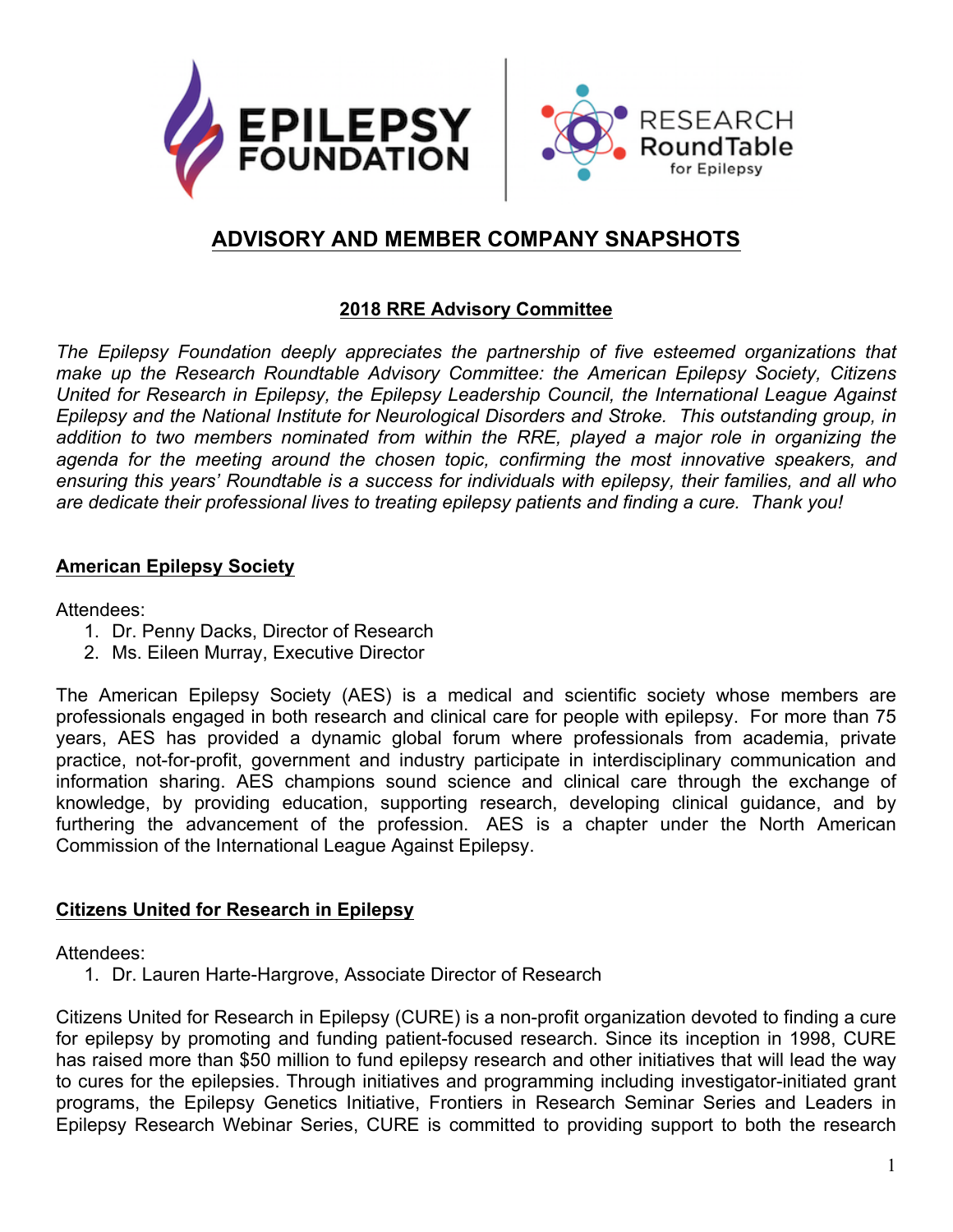



community and families and individuals affected by epilepsy. CURE has also spearheaded the "team science" approach to epilepsy research, combining the research talents of multiple teams in a collaborative effort to accelerate understanding of epilepsies such as infantile spasms and posttraumatic epilepsy.

# **Epilepsy Leadership Council**

# **International League Against Epilepsy**

Attendees:

1. Prof. Michel Baulac, Professor, Department of Neurology, Sorbonne Universite, Paris

# **National Institute of Neurological Disorders and Stroke**

Attendees:

- 1. Dr. Adam Hartman, Program Director
- 2. Dr. Brian Klein, Scientific Program Manager, Director of Translational Medicine
- 3. Dr. Vicky Whittemore, Program Director

The National Institute of Neurological Disorders and Stroke (NINDS) is one of the 27 Institutes and Centers at the National Institutes of Health (NIH), and since 1950 has been conducting and funding research for brain and nervous system disorders. NINDS promotes scientific discovery through basic and translational research, as well as through clinical trials that benefit patients. Initiatives like the Epilepsy Therapy Screening Program seek to pioneer new therapies for those living with seizures.

# **Research Roundtable Advisory Members**

Each year, members of the Research Roundtable elect two representatives to participate on the Advisory Committee. The 2018 representatives are:

- 1. Dr. Deborah Lee, Takeda Pharmaceuticals
- 2. Dr. Kathryn Nichol, Greenwich Biosciences

# **Dr. Deborah Lee, MD, PhD**

*Senior Medical Director, Takeda Pharmaceuticals International Co.*

Dr. Lee received a PhD in molecular biology from UCLA and completed 5 years of postdoctoral research with VP Whittaker at the Max-Planck Institüt für Biophysikalische Chemie, Eric Shooter at Stanford and Anthony Windebank at Mayo. She then received her MD from Mayo Medical School followed by a residency in Child Neurology at Mayo Graduate School of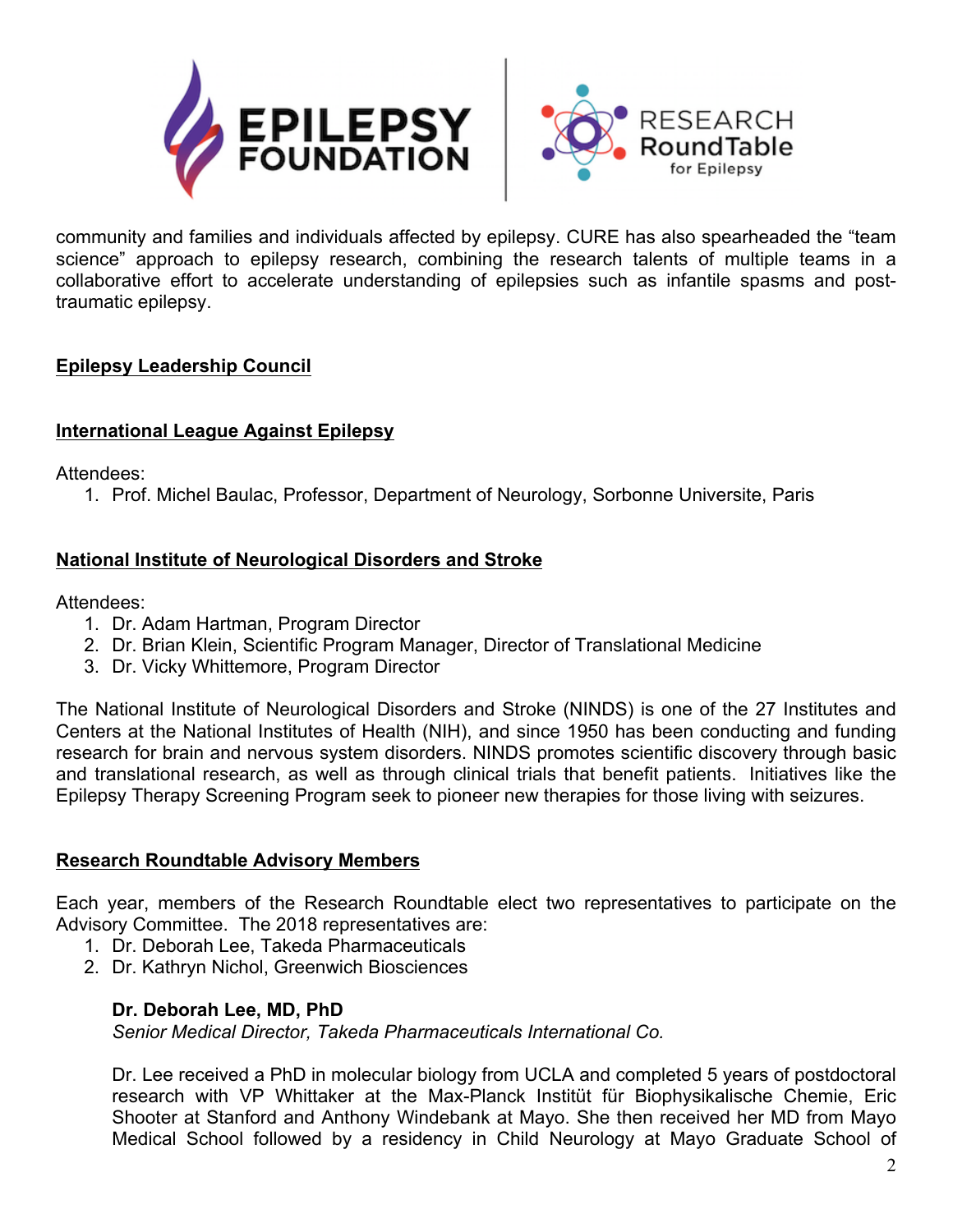



Medicine. She practiced pediatric neurology as Associate Professor at Tulane in New Orleans and Nemours Children's Clinic in Jacksonville, Florida before joining Industry. She spent 2 years at Baxter in Pharmacovigilance before switching to clinical development where she was responsible for developing trials in peripheral neuropathy and Alzheimer. After 5 years at Baxter, she left to join Lundbeck as Sr. Medical Director in Clinical Development and was responsible for clinical development for the epilepsy drugs Onfi, Sabril and IV carbamazepine. She spent a year as VP, Clinical Development at Insys, Therapeutics where she was responsible for developing the clinical program for synthetic cannabinoids including 5 trials in pediatric epilepsy. Recently she joined Takeda and is working in drug development in pediatric rare diseases, including epilepsy.

She is the author of many peer-reviewed articles and the invited speaker at multiple conferences. In addition, she is a proponent of conducting trials in pediatric trials and has been an invited speaker/Chair at 10<sup>th</sup> Pediatric Clinical Trials Conference, Philadelphia, SMi 9<sup>th</sup> Annual Conference on Paediatric Trials, London and is a featured speaker at the SMi<sup>10th</sup> Annual Conference on Paediatric Trials, London in March.

In additional to the above, she has participated on the scientific advisory board for the Autism Tissue Program, and is currently an advisor for the Foundation for Peripheral Neuropathy. She has worked in Brussels as an Expert Reviewer for the EU Commission H2020 program. She was the recipient of the Rising Star Award from the Healthcare Businesswomen's Association in 2014. She is passionate about providing education to children with neurological disorders and has recently published a book entitled *Is My Brain Broken,* a guide written for children diagnosed with neurological disorders including essays by the children themselves. After a 14 year follow up, the children, now adults, discuss how their disease has affected their lives. Finally, Dr. Lee is a diplomat of the American Board of Psychiatry and Neurology with Special Competence in Child Neurology.

# **Dr. Kathryn Nichol, PhD**

*Senior Medical Affairs Director, Greenwich Biosciences*

Kathryn (Kate) Nichol, Ph.D. is a Senior Medical Affairs Director at Greenwich Biosciences. Academically trained in neuroscience, Kate joined the pharmaceutical industry in 2008. Her focus on seizure disorders & epilepsy firmly took hold when she joined Lundbeck (Ovation) in 2009. Kate has been involved in developing therapies for difficult to treat epilepsies, in both pediatric and adult populations. She has supported the FDA approval and commercialization of multiple anti-epileptic drugs with Lundbeck and Upsher-Smith Labs. She joined Greenwich Biosciences/GW in 2015 to continue what has become a devotion to the physicians, caregivers, patients, and advocates in the epilepsy communities. Kate represents Greenwich on the TS preclinical consortium, and is one of two industry members serving on the Epilepsy Foundation's Research Roundtable Advisory Committee. She is also a member of the Child Neurology Society, the American Epilepsy Society, and the American Academy of Neurology.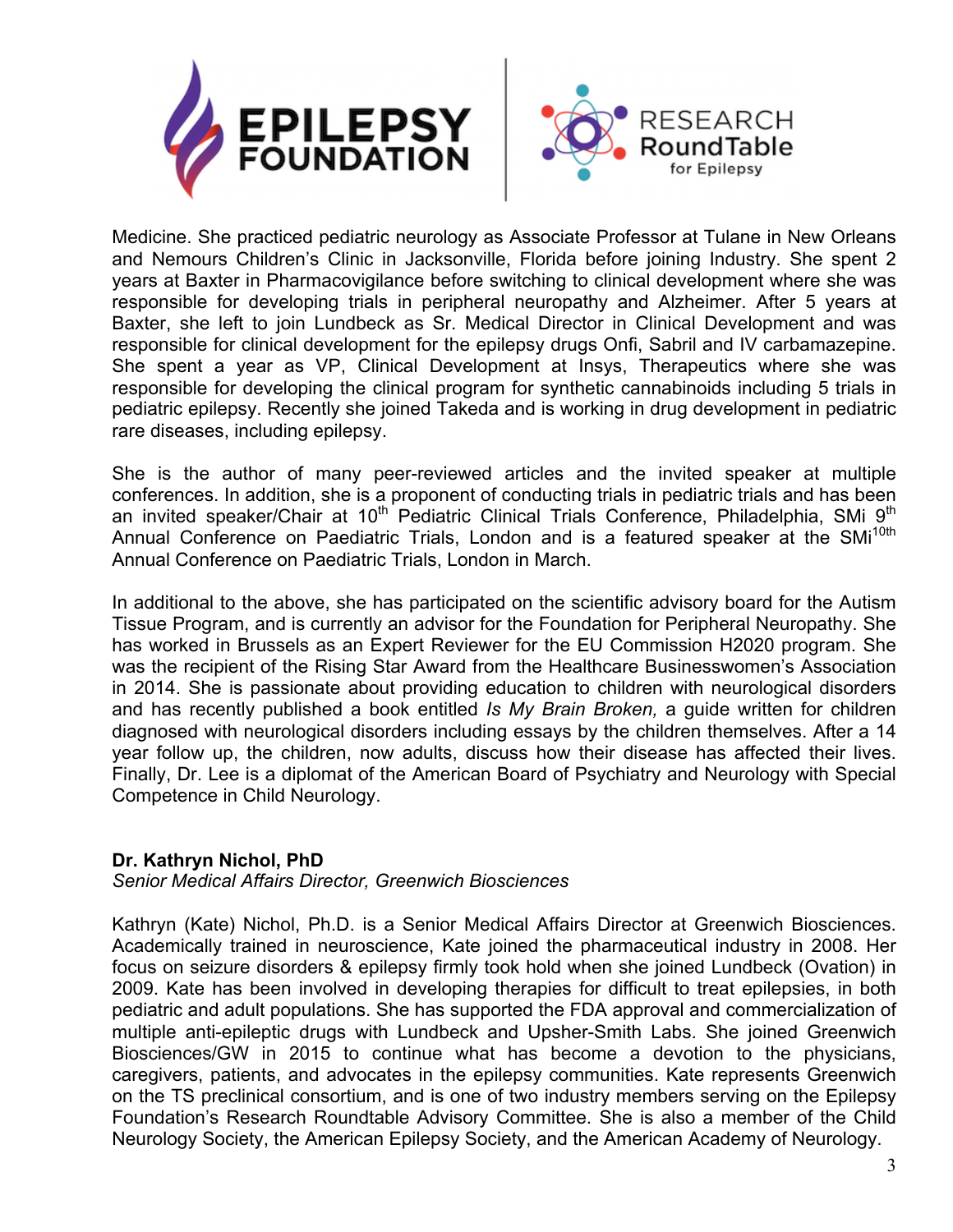

#### **2018 RRE Member Companies**

*The Epilepsy Foundation is honored to include twenty-five highly innovative companies in the third year of the Research Roundtable for Epilepsy (RRE) initiative. Participating companies, designated representatives, and a brief summary of each member company's priorities for new and improved epilepsy therapies are listed below. On behalf of the community of individuals and families living with epilepsy, the Foundation commends the Research Roundtable member companies for contributing to this altruistic and collaborative partnership to advance new therapies for the epilepsies. Thank you!*

#### **Adamas Pharmaceuticals**

Attendees:

1. Mr. Robert Elfont, Senior VP

Adamas Pharmaceuticals, Inc. is driven to improve the lives of those affected by chronic disorders of the central nervous system. The company seeks to achieve this by modifying the pharmacokinetic profiles of approved drugs to create novel therapeutics for use alone and in fixed-dose combination products. Adamas is currently developing ADS-5102, its lead wholly owned product candidate, for the treatment of levodopa-induced dyskinesia associated with Parkinson's disease and for the treatment of major symptoms associated with multiple sclerosis in patients with walking impairment. The company is also evaluating ADS-4101, an extended-release version of an FDAapproved single-agent compound for the treatment of epilepsy. In addition, under a license agreement with Forest Laboratories Holdings Limited, an indirect wholly owned subsidiary of Allergan plc., the company is eligible to receive royalties from Forest on sales of Namenda XR® and Namzaric™ beginning in June of 2018 and May of 2020, respectively. For more information, please visit www.adamaspharma.com.

*(Namzaric™ is a trademark of Merz Pharma GmbH & Co. KGaA; Namenda XR® is a registered trademark of Merz Pharma GmbH & Co. KGaA.)*

# **Anavex Life Sciences Corporation**

Attendees:

- 1. Dr. Christopher Missling, President
- 2. Dr. Tayo Fadiran, SVP Regulatory Affairs

Anavex Life Sciences Corp. is a biopharmaceutical company dedicated to the development of differentiated therapeutics for the treatment of neurodegenerative and neurodevelopmental diseases including Alzheimer's disease, Parkinson's disease and rare, orphan indications such as Rett syndrome, for which the FDA has awarded orphan designation for ANAVEX 2-73. Anavex's lead drug candidate, ANAVEX 2-73, is an orally available, small-molecule activator of the sigma-1 receptor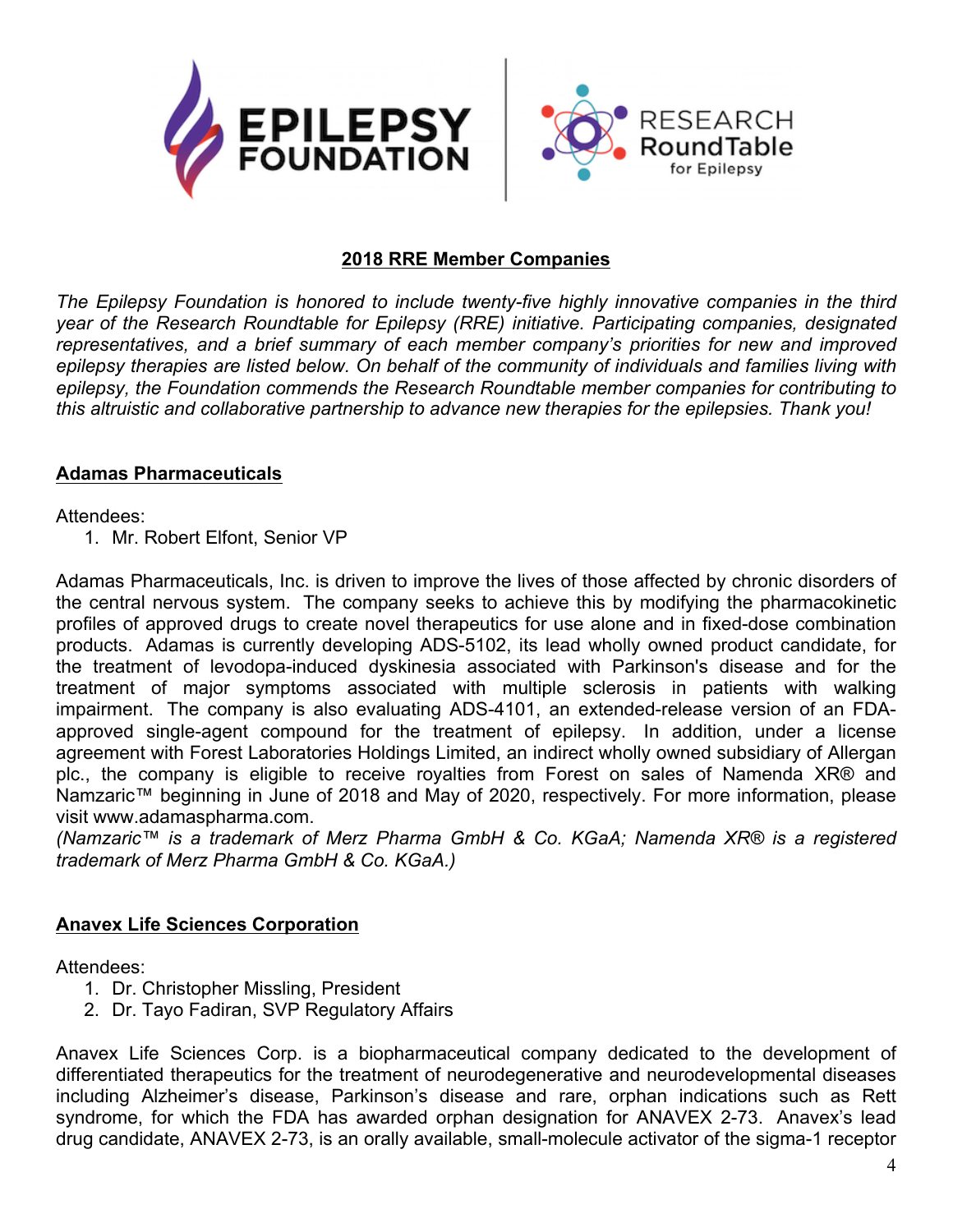



restoring cellular homeostasis by targeting protein misfolding, oxidative stress, mitochondrial dysfunction, inflammation and cellular stress, factors in both neurodegenerative and neurodevelopmental diseases.

ANAVEX 2-73 Phase 2a clinical trial in Alzheimer's disease met both primary and secondary endpoints. ANAVEX 2-73 demonstrate a favorable safety, bioavailability, dose-response curve and cognitive and functional benefits. ANAVEX 2-73 demonstrated also efficacy in the following preclinical animal models: Rett syndrome (data from the Rett Syndrome Foundation), epileptic seizures (data from the NIH), Parkinson's disease (data from The Michael J. Fox Foundation for Parkinson's Research), Fragile X-autism-related disorders (data from the Fraxa Foundation), depression, anxiety and multiple sclerosis (MS), indicating its potential to treat additional CNS disorders. Anavex was awarded a grant from the Rett syndrome Foundation to commence a Phase 2 trial with ANAVEX 2- 73.

# **Aquestive**

Attendees:

- 1. Mr. TJ Stalvey, Director of Clinical Operations
- 2. Ms. Deirdre Neenan-Smith, Medical Affairs Leader

MonoSol Rx is a specialty pharmaceutical company leveraging its proprietary PharmFilm drug delivery technology to develop products that improve patient outcomes and address unmet needs. PharmFilm can benefit patients by improving the efficacy, safety, convenience, and compliance of pharmaceutical products. MonoSol Rx's leadership in film drug technology is supported by strong IP protection, a robust pipeline of prescription drug formulations, and two FDA-approved products — Suboxone® (buprenorphine and naloxone) sublingual film and Zuplenz® (ondansetron) oral soluble film. Their epilepsy pipeline includes Diazepam Buccal Soluble Film and Clobazam Oral Soluble Film.

# **Axcella Health**

# **Cavion**

Attendees:

- 1. Dr. Spyros Papapetropoulos, EVP R&D and Chief Medical Officer
- 2. Dr. Margaret Lee, VP and Head of Translational Medicine
- 3. Mr. Evan Newbold, Research Analyst

Cavion is a precision medicine biopharmaceutical company committed to "white space" neurological indications that have substantial unmet medical needs, and the application of genomics,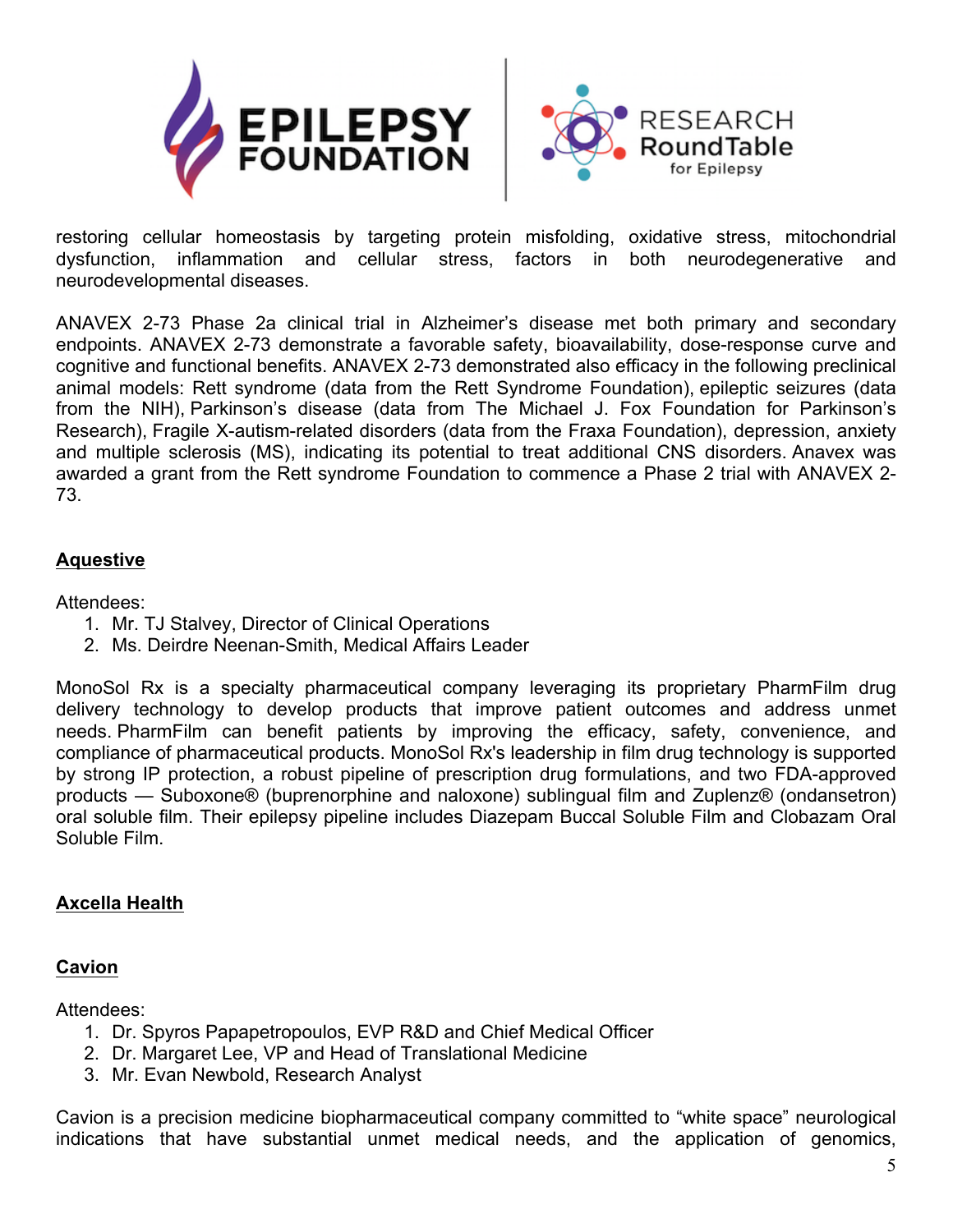



breakthrough digital technologies and artificial intelligence to reinvent translational sciences. Cavion's strong biology, small molecule platform, clinical development expertise and patient-centered clinical trials allow aspire to bring a meaningful difference in the lives of patients.

Voltage-gated Cav3 channels are the primary gatekeepers of neuronal activity. By allowing calcium influx in neurons, Cav3 triggers changes that lead to healthy neuronal firing and normal physiological neuronal network activity. Abnormal neuronal network activity is a key pathophysiological feature of many neurologic disorders, including Epilepsy, Essential Tremor, Parkinson's Disease and pain. Human genetics and pharmacology, functional neuroimaging, and a large body of preclinical datasets support the biological plausibility of state-dependent, selective and potent Cav3 antagonism as a therapeutic target in these conditions. By mediating the activity of distinct neuronal networks, Cav3 can restore the brain's natural rhythms. Existing Cav3 modulators demonstrate clinical validation, but the full exploration of the utility of Cav3 antagonists as therapeutics has been limited by their lack of potency and off-target pharmacology. Cavion possesses best-in-class Phase 2 and Phase 2-ready Cav3 modulators with high potency and selectivity as well as favorable safety and tolerability profiles. CX-8998 has achieved proof-of-human-biology during Phase 1 and is currently in Ph2 development for idiopathic generalized epileptic syndromes with Absence Seizures. Cavion seeks to expand and accelerate the development of improved treatments for epilepsy through collaboration. We welcome the opportunity to expand our relationships with neurology innovators from industry and academic institutions.

# **Cerecor**

# **Eisai**

#### Attendees:

- 1. Dr. Lynn Kramer, Chief Clinical Officer
- 2. Dr. Stella Ngo, Director of Clinical Research

As epilepsy is the fourth most common neurological disorder and affects people of all ages and races, Eisai has spent over three decades discovering and developing innovative medicines to address the unmet needs of patients suffering from seizure disorders worldwide. Eisai continues to invest in discovering new treatments for epilepsy and other seizure disorders. Under our *human healthcare mission* (*hhc*), we market four epilepsy products: Fycompa®, an in-house discovered AMPA receptor antagonist; Inovelon®/BANZEL®, a treatment for the seizures associated with the rare disease Lennox-Gastaut syndrome; and Zebinix® and Zonegran®, treatments for partial-onset seizures.

Understanding that epilepsy patients and their caregivers need more than just medications to navigate their condition on a day-to-day basis, we provide a "total care" treatment approach with programs and services that focus on resources, support and education. In partnership with the Child Neurology Foundation, we developed *Transitions of Care*, a program that provides resources to help those living with epilepsy, and/or their caregivers, navigate and simplify the transition from their pediatric neurology team to their adult neurology team. To help reduce the stigma associated with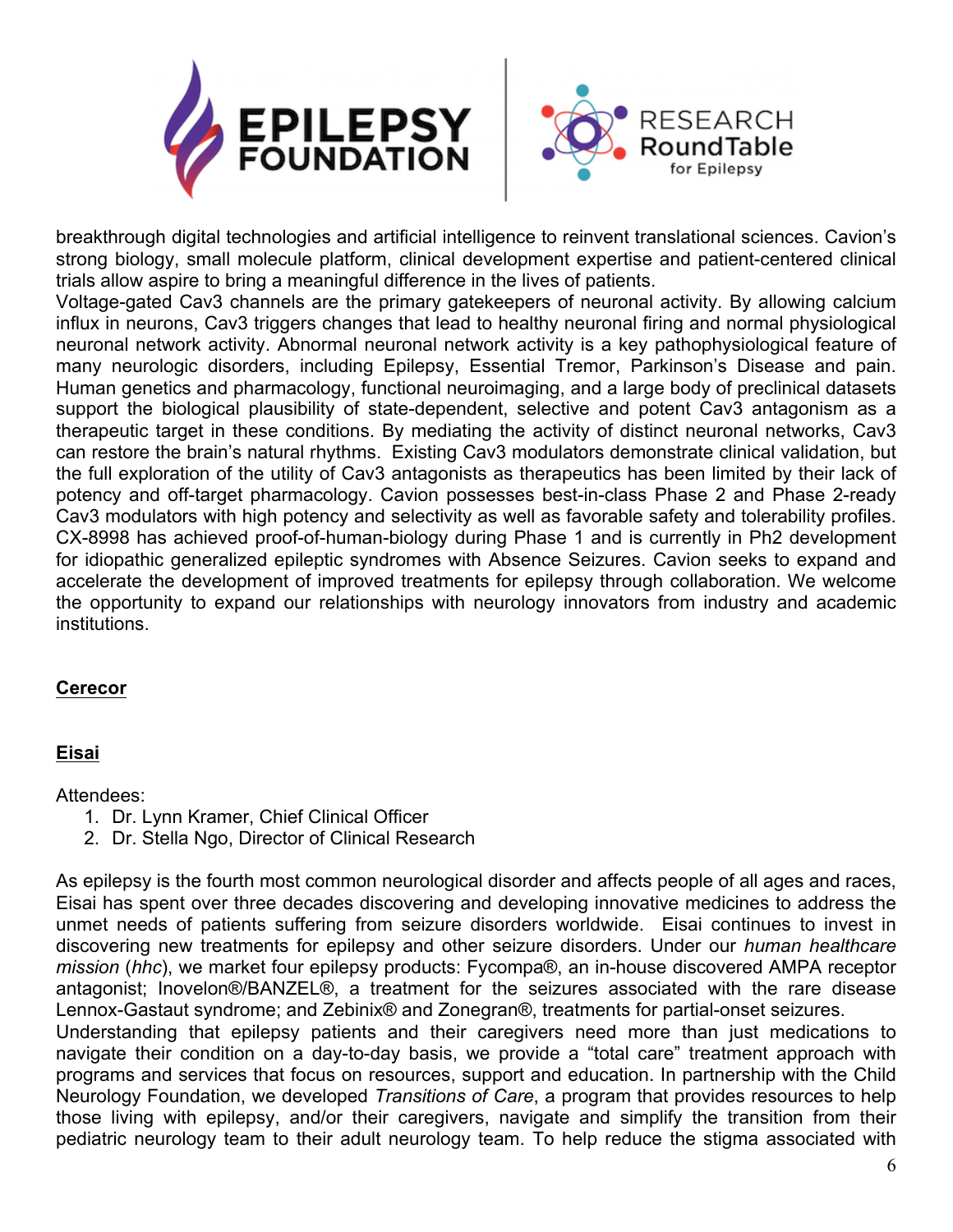



epilepsy, we teamed with Jumo Health to create six epilepsy-related Medikidz® comic books, whose animated superheroes explain medical conditions by providing accurate and engaging information for young people and their families. We also developed the Magnolia Paws for Compassion program in partnership with the Epilepsy Foundation and 4 Paws for Ability, which is designed to raise awareness of the support that animal assistance can provide to families affected by epilepsy or seizure disorders. More information on our epilepsy resources can be found on www.advancingepilepsycare.com. To learn more about our company, please visit us at www.eisai.com and follow us on LinkedIn and Twitter.

# **Epitel**

# Attendees:

- 1. Dr. Mark Lehmkuhle, CEO/CTO
- 2. Dr. Mitch Frankel, Signal Processing Engineer
- 3. Ms. Jean Wheeler, Director of Operations

Epitel develops health IoT solutions that collect and analyze data to inform medical decision making. Our root technology is based on the unique ability to combine wearable EEG with machine learning and data analytics. Epoch®, our first product is our wireless transmitter system for pre-clinical drug development in small rodent models of human disease. Epilog™ is our second product we are developing and is a *wearable* seizure diary that accurately counts both convulsive and non-convulsive seizures. Epilog is a small, connected health wearable that sticks to the scalp below the hairline and uses smartphone connectivity to communicate with the cloud and physicians. Epilog is recharged daily and usable for over a year. Epilog is currently in feasibility testing in children and adults. The Epilog development pathway begins with seizure counting, then real-time seizure detection, and finally seizure prediction. www.epitel.com

# **Greenwich Biosciences**

Attendees:

- 1. Dr. Kathryn Nichol, Senior Medical Affairs Director
- 2. Dr. Farhad Sahebkar, Medical Director
- 3. Dr. Kelly Simontacchi, Senior Advisor Epilepsy

Greenwich Biosciences is the US subsidiary of GW Pharmaceuticals plc. The company has established a world leading position in the development of plant-derived cannabinoid prescription medicines to meet patient needs in a wide range of therapeutic indications. Their current epilepsy pipeline of investigational products includes Epidiolex® (cannabidiol oral solution) as a treatment for various orphan childhood-onset epilepsy syndromes and GWP42006, which features cannabidivarin (CBDV) as the primary cannabinoid and which has shown antiepileptic properties across a range of pre-clinical models of epilepsy.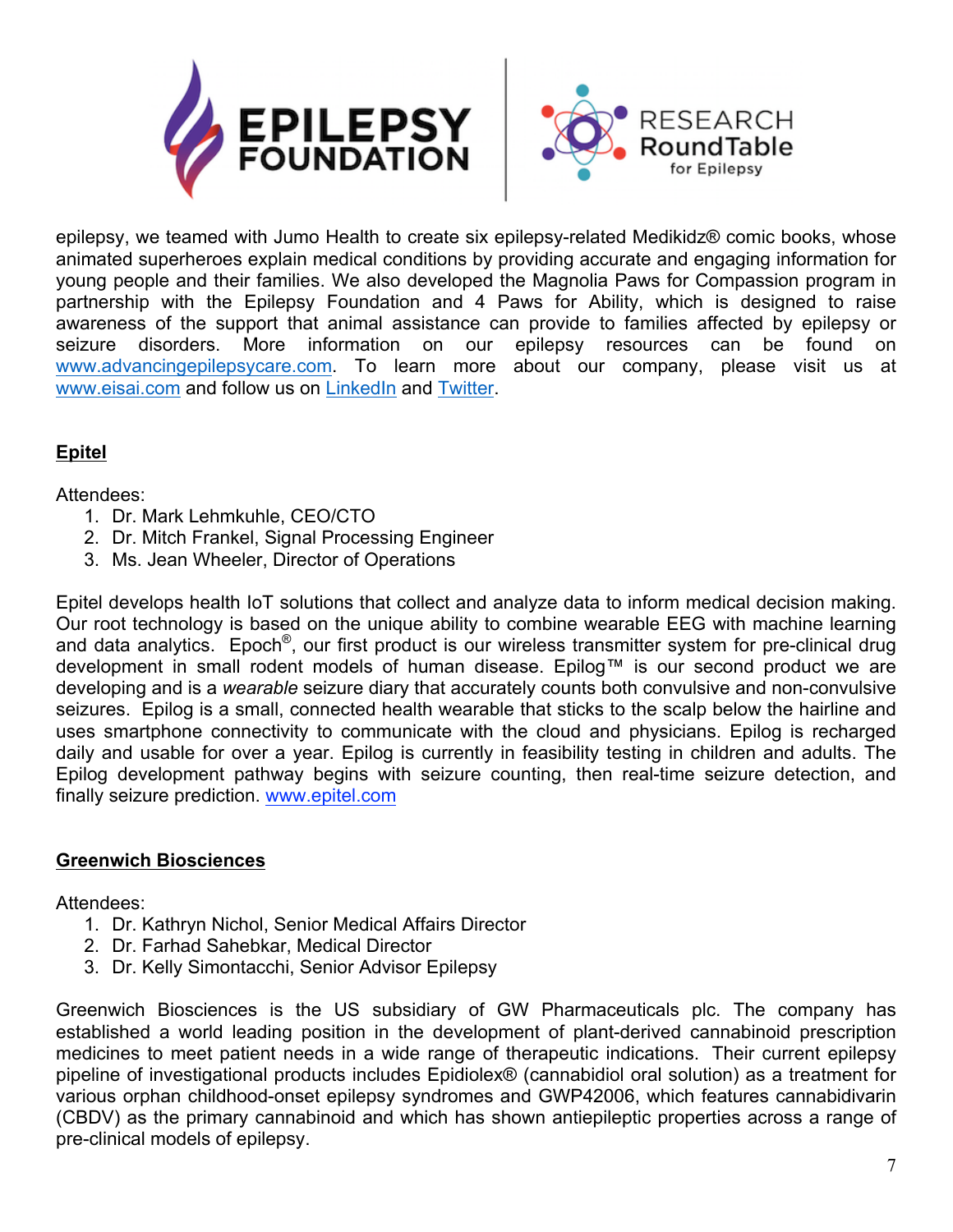



### **Indorsia**

### Attendees:

- 1. Dr. Priska Kaufmann, Clinical Pharmacologist
- 2. Dr. Catherine Roch, Preclinical Pharmacologist

Idorsia Ltd is reaching out for more - We have more ideas, we see more opportunities and we want to help more patients. In order to achieve this, we intend to develop Idorsia into Europe's leading biopharmaceutical company, with a strong scientific core.

Headquartered in Switzerland - a European biotech hub - Idorsia is specialized in the discovery and development of small molecules, to transform the horizon of therapeutic options. Idorsia has a broad portfolio of innovative drugs in the pipeline, an experienced team over 650 highly qualified specialists dedicated to realizing our ambitious targets, a fully-functional research center, and a strong balance sheet - the ideal constellation to bringing R&D efforts to business success.

# **LivaNova**

Attendees:

1. Dr. Katherine Eggleston, Senior Manager, Scientific Communications

# **Neurelis**

Attendees:

- 1. Dr. Enrique Carrazana, Chief Medical Officer
- 2. Ms. Lana Braverman, Senior Director Medical Sciences

Neurelis is a specialty pharmaceutical company organized to license, develop, and commercialize product candidates for the treatment of central nervous system disorders. Neurelis' lead product, Valtoco® (intranasal diazepam), is being developed worldwide for pediatric, adolescent, and adult patients with epilepsy who require intermittent use of diazepam to control increased bouts of seizure activity. In clinical trials, Valtoco nasal spray has shown high bioavailability, low patient-topatient and dose-to-dose variability, and minimal adverse events. Neurelis has received both Orphan Drug and Fast Track Designation for Valtoco in the treatment of Acute Repetitive Seizures. Valtoco is in the final stage of clinical testing with and NDA filing planned for 2018.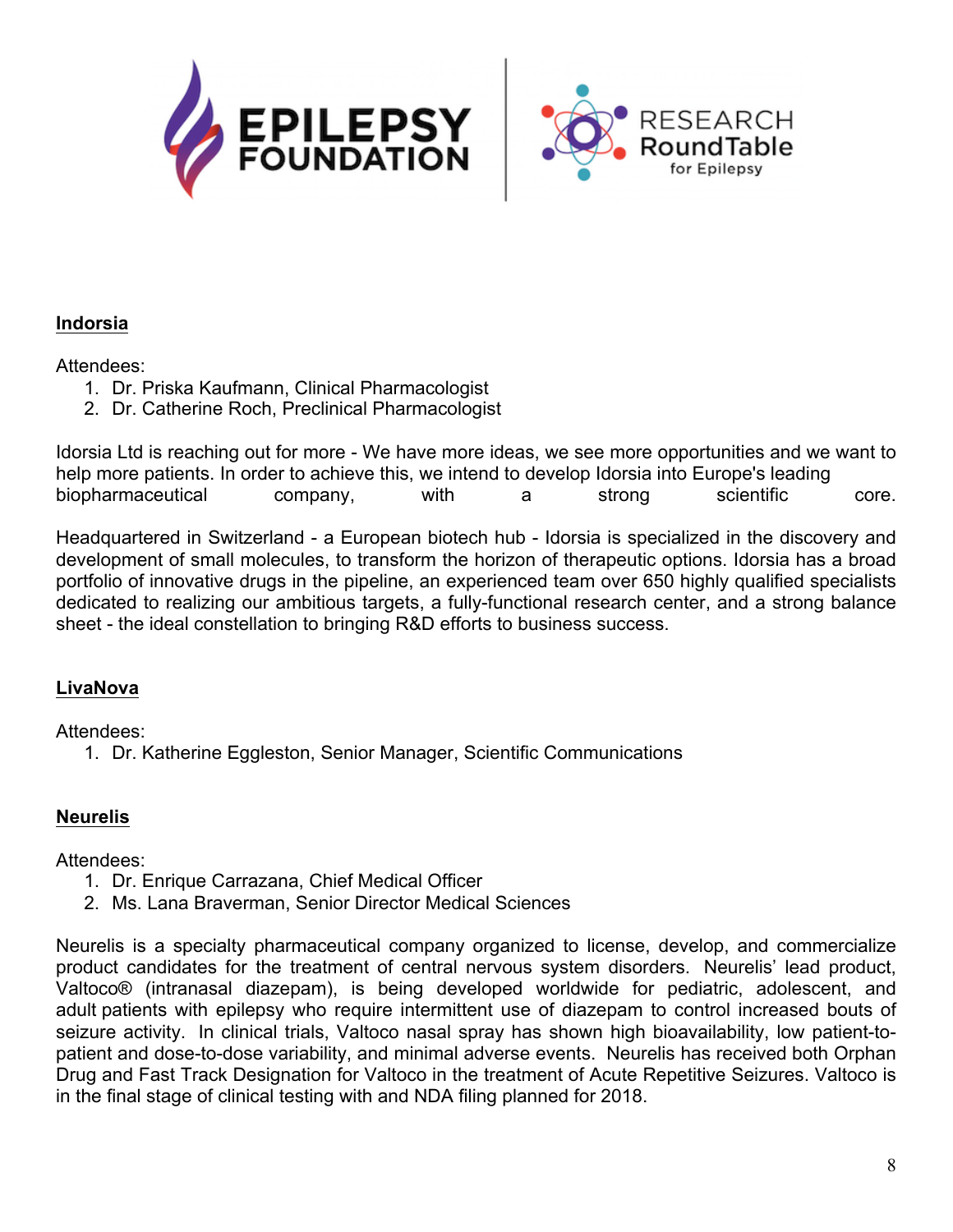



### **NeuroPace**

#### Attendees:

1. Dr. Martha Morrell, Chief Medical Officer

NeuroPace is an innovative medical device company dedicated to improving quality of life for individuals with epilepsy and other neurological disorders. The company's first product, the awardwinning RNS System, is the world's first and only closed-loop brain-responsive neurostimulation system designed to prevent epileptic seizures at their source. The RNS System treats seizures by continuously monitoring brain waves, detecting unusual activity, and automatically responding with imperceptible electrical pulses before seizures occur. In addition to treating epilepsy, responsive neurostimulation holds the promise of treating other disabling neurological, psychiatric, and chronic disorders that negatively impact quality of life for millions of patients throughout the world.

### **Otsuka Pharmaceutical**

Attendees:

- 1. Dr. Elena Kornyeyeva, Director GMA
- 2. Dr. Joan Amatniek, Senior Director GCD
- 3. Dr. Arash Raoufinia, Senior Director CP

Otsuka Pharmaceutical Company is a global healthcare company with the corporate philosophy: "Otsuka–people creating new products for better health worldwide." Otsuka researches, develops, manufactures and markets innovative products, with a focus on pharmaceutical products to meet unmet medical needs and nutraceutical products for the maintenance of everyday health.

Otsuka established a presence in the U.S. in 1973 and today its U.S. affiliates include Otsuka Pharmaceutical Development & Commercialization, Inc. (OPDC) and Otsuka America Pharmaceutical, Inc. (OAPI). OPDC and OAPI are indirect subsidiaries of Otsuka Pharmaceutical Company, Ltd., which is a subsidiary of Otsuka Holdings Co., Ltd. headquartered in Tokyo, Japan. These companies' 1,800 employees in the U.S. develop and commercialize medicines in mental health, oncology, cardio-renal and nephrology, using cutting-edge technology to address unmet healthcare needs. Otsuka's most recently approved product in the U.S. is indicated for the treatment of adults with schizophrenia and as an adjunctive therapy to antidepressant medications for adults with major depressive disorder. In the

medical device field, Otsuka markets a urea breath test used to detect H. pylori infection in the digestive tract. OPDC is dedicated to clinical development of promising drug candidates in mental health, oncology, cardio-renal, epilepsy and nephrology.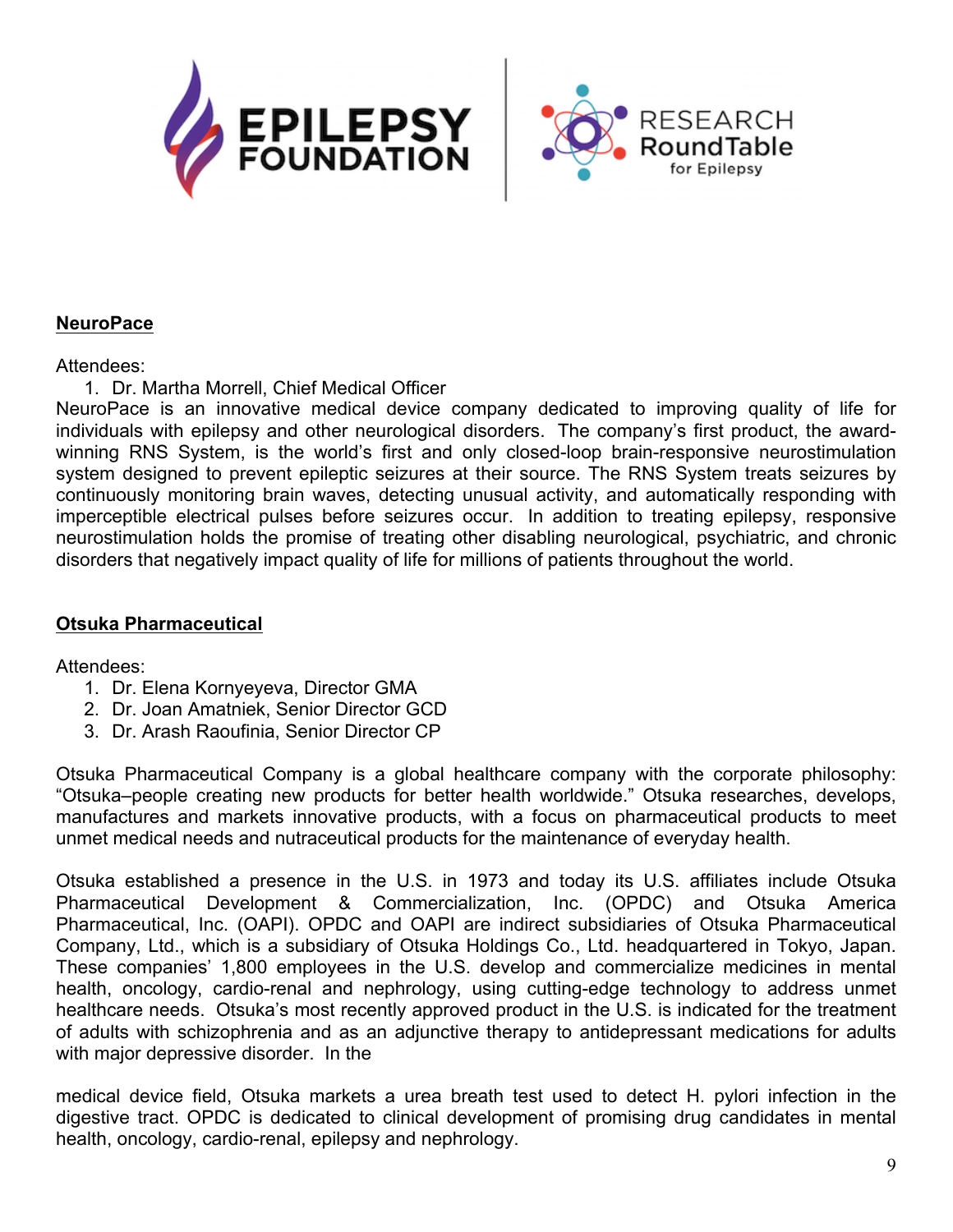



# **Ovid Therapeutics**

#### Attendees:

1. Ms. Jana Oberman, Senior Director and Head, Regulatory Affairs

Ovid Therapeutics is a biopharmaceutical company focused on developing therapies for rare and orphan diseases of the brain. Ovid is pursuing the development of OV101 (gaboxadol) in Angelman syndrome and Fragile X syndrome, two orphan neurological disease indications with no available treatment options. Currently, Ovid has two active studies (Phase 2 safety/exploratory efficacy in adults with Angelman syndrome and Phase 1 PK Study in adolescent subjects with Angelman syndrome and Fragile X syndrome). Ovid is also partnering with Takeda to initiate a Phase 1b/2a study in 2017 in patients with rare epileptic encephalopathies including Dravet syndrome, Lennox-Gastaut syndrome and Tuberous Sclerosis Complex.

# **Pfizer**

#### Attendees:

- 1. Dr. Lloyd Knapp, Executive Director
- 2. Ms. Diane Shoda, Senior Director, Regulatory

Pfizer continues to explore neuroscience diseases with researchers exploring Precision Medicine approaches, rooted in human biology, neuroimaging, novel biomarkers, and a deeper understanding of brain circuitry. Neuroscience researchers are exploring the origins of central nervous system (CNS) diseases using genetics, neurophysiology, and functional brain imaging to design next generation therapeutics. Their epilepsy pipeline includes work with Lyrica (pregabalin; initially approved as adjunctive treatment for partial onset seizures in 2004 in EU), including an ongoing, comprehensive pediatric epilepsy program, as well as PF-06372865 being investigated in a photo-sensitivity epilepsy study.

#### **Sage Therapeutics**

Attendees:

1. Dr. Rebecca Hammond, Director, In-vivo Pharmacology

Sage Therapeutics is a clinical-stage biopharmaceutical company committed to developing novel medicines to transform the lives of patients with life-altering central nervous system (CNS) disorders.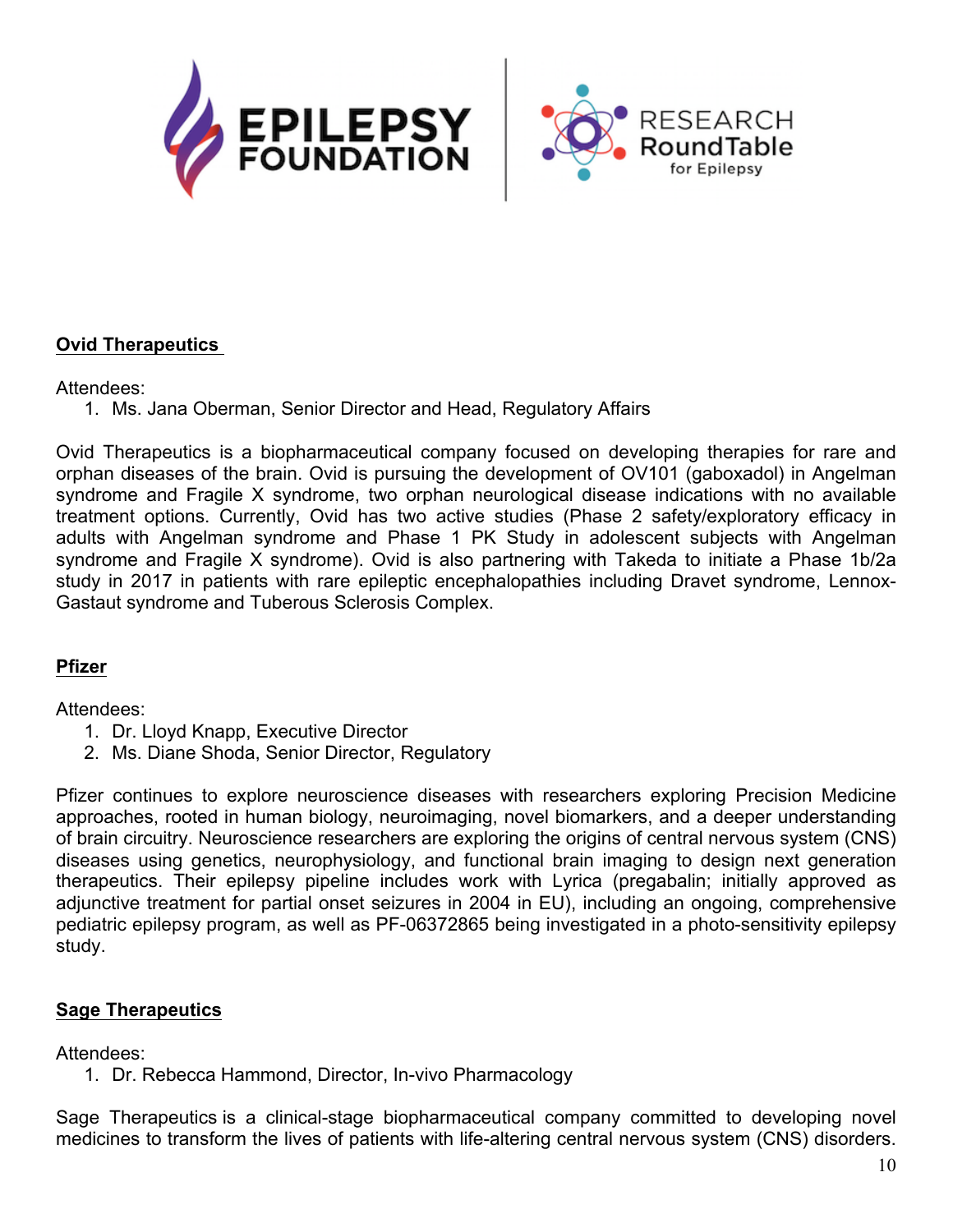

**RESEARCH** 

Sage has a portfolio of novel product candidates targeting critical CNS receptor systems, GABA and NMDA. Sage's lead program, a proprietary IV formulation of brexanolone (SAGE-547), has completed two Phase 3 clinical trials in postpartum depression. Sage is developing its next generation modulators, including SAGE-217 and SAGE-718, in various CNS disorders.

# **SK Life Science**

Attendees:

- 1. Mr. Louis Ferrari, Executive Director
- 2. Dr. Ronald Kaufman, Associate Director of Medical Affairs

SK life science is a subsidiary of SK biopharmaceuticals, focused on developing and bringing treatments for disorders of the central nervous system (CNS) to market. Both are a part of the global conglomerate SK Group, the second largest company in Korea. SK life science is growing quickly in the U.S., with headquarters in Fair Lawn, New Jersey. SK life science has a pipeline of six products in development for the treatment of CNS disorders including epilepsy, sleep disorder and attention deficit hyperactivity disorder, among others. The company's lead product is cenobamate, an investigational compound that is being studied as a potential treatment option for patients with epilepsy. For more information, visit SK life science's website at www.SKLifeScienceInc.com

# **Sunovion Pharmaceuticals Inc.**

Attendees:

- 1. Mr. Todd Grinnell, Senior Director, Medical Affairs
- 2. Dr. David Cantu, Associate Director, Medical Affairs

Sunovion is a global biopharmaceutical company focused on the innovative application of science and medicine to help people with serious medical conditions. Sunovion's vision is to lead the way to a healthier world. The company's spirit of innovation is driven by the conviction that scientific excellence paired with meaningful advocacy and relevant education can improve lives. With patients at the center of everything it does, Sunovion has charted new paths to life-transforming treatments that reflect ongoing investments in research and development and an unwavering commitment to support people with psychiatric, neurological and respiratory conditions.

Headquartered in Marlborough, Mass., Sunovion is an indirect, wholly-owned subsidiary of Sumitomo Dainippon Pharma Co., Ltd. Sunovion Pharmaceuticals Europe Ltd., based in London, England, and Sunovion Pharmaceuticals Canada Inc., based in Mississauga, Ontario, are wholly-owned direct subsidiaries of Sunovion Pharmaceuticals Inc. Additional information can be found on the company's websites: www.sunovion.com, www.sunovion.eu and www.sunovion.ca.

# **Supernus Pharmaceuticals**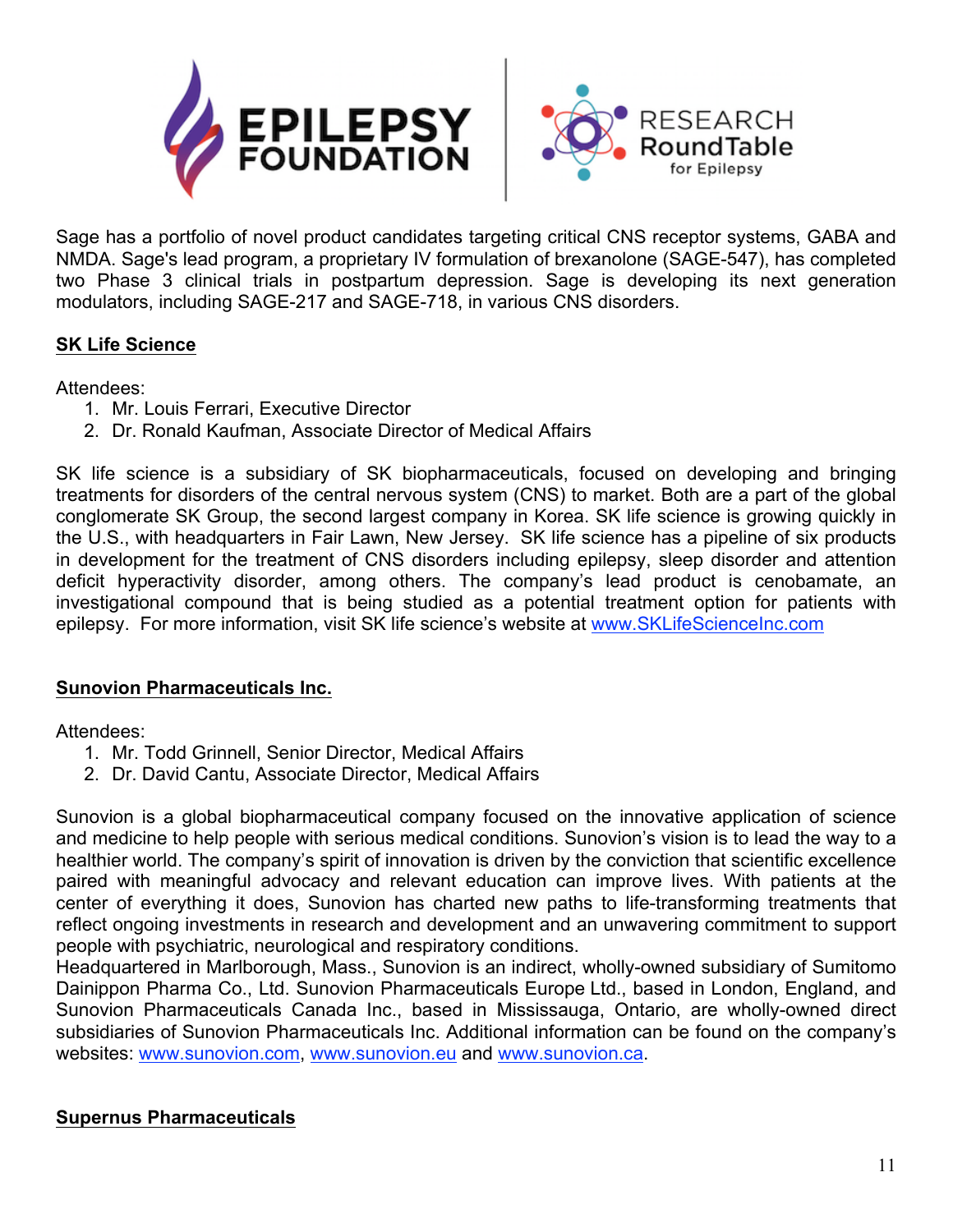



Attendees:

- 1. Dr. Stefan Schwabe, CMO, Research and Development
- 2. Dr. Welton O'Neal, VP Medical Affairs
- 3. Dr. Shannon Mendes, Director, Medical Affairs

Supernus has brought two exciting medications to the epilepsy field in recent years: Oxtellar XR (oxcarbazepine) and Trokendi XR (topiramate). They also have a dynamic pipeline in psychiatry, which is peaking interest among the neurology community due to the question of links between the two specialties.

# **Takeda**

Attendees:

- 1. Dr. Deborah Lee, Senior Medical Director
- 2. Dr. Mahnaz Asgharnejad, VP Global Program Lead
- 3. Dr. Emmanuelle Magueur, Senior Director Regulatory Affairs

Takeda Pharmaceutical Company Limited is a global, research and development-driven pharmaceutical company committed to bringing better health and a brighter future to patients by translating science into life-changing medicine. Takeda focuses its R&D efforts on oncology, gastroenterology and neuroscience therapeutic areas plus vaccines. Takeda conducts R&D both internally and with partners to stay at the leading edge of innovation. New innovative products, especially in oncology and gastroenterology, as well as Takeda's emerging markets, are currently fueling the growth of Takeda. Approximately 30,000 employees are committed to improving quality of life for patients, working with Takeda's partners in health care in more than 70 countries. For more information, visit https://www.takeda.com/newsroom/

# **UCB**

Attendees:

- 1. Prof. Konrad Werhahn, Senior Medical Director
- 2. Dr. Ali Bozorg, Medical Director
- 3. Dr. Elena Cleary, Head, Regulatory Pathways, Epilepsy

UCB has a rich heritage in epilepsy with more than 20 years of experience in the research and development of anti-epileptic drugs. As a company with a long-term commitment to epilepsy research, UCB's goal is to create more value for patients by addressing their unmet medical needs and continuously advancing science to be able to deliver the right drug at the right time to the right patient. In 2016, there were several significant achievements and pipeline updates to the epilepsy portfolio: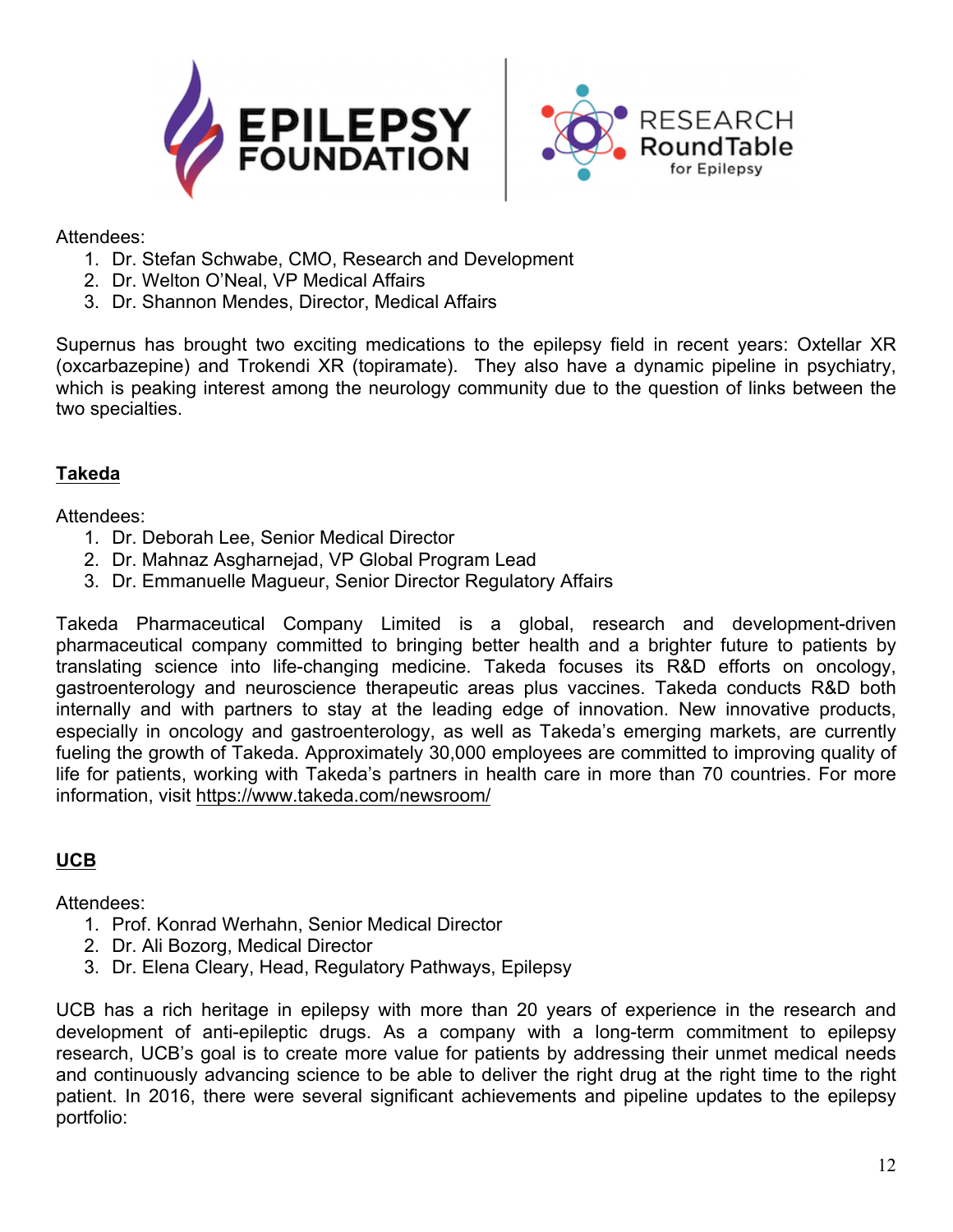



- Vimpat<sup>®</sup> (lacosamide) was approved by the European authorities for use as monotherapy in the treatment of adults with partial-onset seizures, and was approved for use in Japan as adjunctive therapy for partial-onset seizures in patients 16 years and older.
- Briviact<sup>®</sup> (brivaracetam) was approved in the US and the EU as adjunctive therapy in adults (16 years and older) with partial onset seizures.
- UCB0942 (PPSI) has ongoing Phase II studies in highly drug resistant epilepsy.
- UCB3491 (Radiprodil), an investigational treatment for epilepsy, started clinical Phase I.

# **Upsher-Smith Laboratories**

Attendees:

1. Mr. Mark Halvorsen, Associate Vice President

Upsher-Smith Laboratories, LLC is a trusted U.S. pharmaceutical company that strives to improve the health and lives of patients through an unwavering commitment to high-quality products and sustainable growth. Our diverse portfolio today includes specialty generics, which we've been formulating and manufacturing since 1919, as well as branded prescription medications to help treat both seizure disorders and migraine headaches.

As we approach our 100<sup>th</sup> year in business, we enter a new ambitious era that has been accelerated by our 2017 acquisition by Sawai Pharmaceutical Co., Ltd. With our new owner, we look to leverage each other for growth worldwide and embark on an exciting new chapter. Together, we seek to deliver the best value for our stakeholders, and most importantly, to do more good for the patients we serve.

For more information, visit www.upsher-smith.com.

# **Zogenix**

Attendees:

- 1. Dr. Gail Farfel, Chief Development Officer
- 2. Dr. Bradley Galer, Chief Medical Officer
- 3. Dr. Arnold Gammaitoni, VP, Medical and Scientific Affairs

Zogenix, Inc. (Nasdaq: ZGNX) is a pharmaceutical company committed to developing and commercializing CNS therapies that address unmet medical needs of people living with orphan and CNS disorders who need innovative treatment alternatives to improve their daily functioning. Zogenix's lead investigational product candidate is ZX008, a fenfluramine HCl oral solution. ZX008 is currently being evaluated in a Phase 3 clinical program, FAiRE (Fenfluramine Assessment in Rare Epilepsy), to assess the efficacy, safety, and PK of ZX008 when used as adjunctive therapy for uncontrolled seizures in pediatric and young adult subjects with Dravet